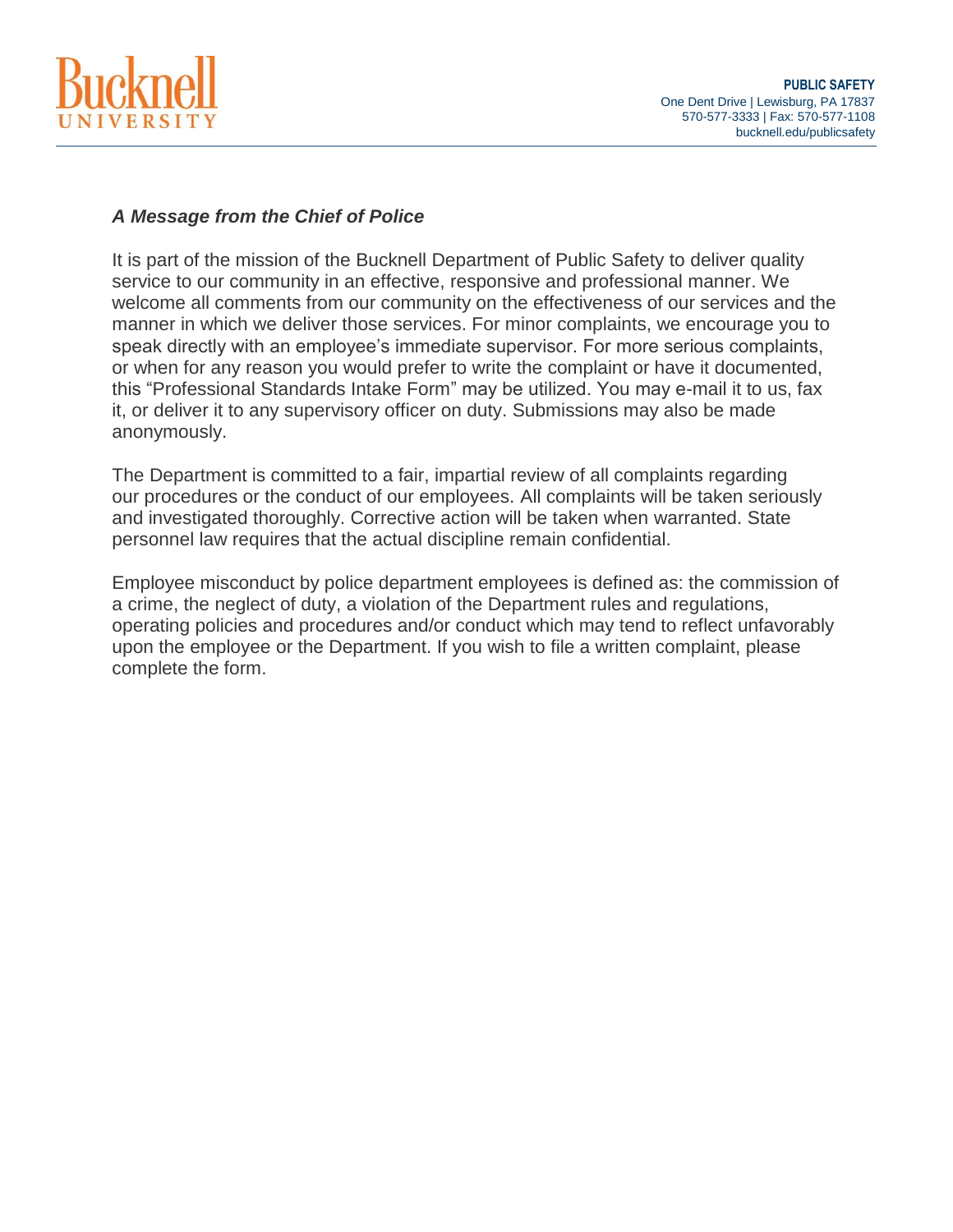## **Professional Standards Intake Form**

**INSTRUCTIONS:** This form should be completed by a supervisory member or sworn officer, if no supervisor of the department to formally document complaints and/or allegations of misconduct concerning known or unknown members of the department or the department's services in general. In addition, supervisors shall use this form to report observed significant violations of Bucknell University Department of Public Safety policies or significant use of force incidents. Completed forms should be routed to the Captain.

| Type of Report (check one):                                                                                                                                                                                                                                                                   |  |  |  |  |  |  |  |  |
|-----------------------------------------------------------------------------------------------------------------------------------------------------------------------------------------------------------------------------------------------------------------------------------------------|--|--|--|--|--|--|--|--|
| $\Box$ Complaint and/or allegation of misconduct<br>$\Box$ Supervisor's report of significant policy violation or misconduct (no external complaints; initiated by supervisor)<br>$\Box$ Supervisor's report of significant use of force (no external complainant; initiated by a supervisor) |  |  |  |  |  |  |  |  |
|                                                                                                                                                                                                                                                                                               |  |  |  |  |  |  |  |  |
| Time of alleged incident: ________ hours                                                                                                                                                                                                                                                      |  |  |  |  |  |  |  |  |
| Date $\_\_\_\_\_\_\_\_\_\_\_\_\_\_\_\_\_\_\_$                                                                                                                                                                                                                                                 |  |  |  |  |  |  |  |  |
|                                                                                                                                                                                                                                                                                               |  |  |  |  |  |  |  |  |
| Subject Members(s) (if unknown, so state)                                                                                                                                                                                                                                                     |  |  |  |  |  |  |  |  |
|                                                                                                                                                                                                                                                                                               |  |  |  |  |  |  |  |  |
|                                                                                                                                                                                                                                                                                               |  |  |  |  |  |  |  |  |
|                                                                                                                                                                                                                                                                                               |  |  |  |  |  |  |  |  |
| Name/Rank/Assmt.: Type*: Type*:                                                                                                                                                                                                                                                               |  |  |  |  |  |  |  |  |
| *Member Type: P=Police Officer, N=Non-Sworn Officer, D=Dispatcher, C=Civilian                                                                                                                                                                                                                 |  |  |  |  |  |  |  |  |
|                                                                                                                                                                                                                                                                                               |  |  |  |  |  |  |  |  |
| <b>Complainant/Reporting Party</b>                                                                                                                                                                                                                                                            |  |  |  |  |  |  |  |  |
| Name: Name and the second contract of the second contract of the second contract of the second contract of the second contract of the second contract of the second contract of the second contract of the second contract of                                                                 |  |  |  |  |  |  |  |  |
|                                                                                                                                                                                                                                                                                               |  |  |  |  |  |  |  |  |
|                                                                                                                                                                                                                                                                                               |  |  |  |  |  |  |  |  |
| Bucknell Affiliation (check one): $\Box$ Student, $\Box$ Faculty/Staff, $\Box$ Visitor/Other Citizen                                                                                                                                                                                          |  |  |  |  |  |  |  |  |

Is complainant a suspect charged with committing a crime related to the matter?  $\Box$  Yes or  $\Box$  No

## *\*\*INITIAL DOCUMENTATION – CHECK ALL THAT APPLY\*\**

□ Complainant's written statement attached □ Complainant's written statement forthcoming

- □ Documentation of complainant's oral statement attached □ Relevant Incident Report(s) attached
- 
- 
- 
- □ Use of Force supplemental form(s) attached □ No additional information available at this time
- □ Other attachments: